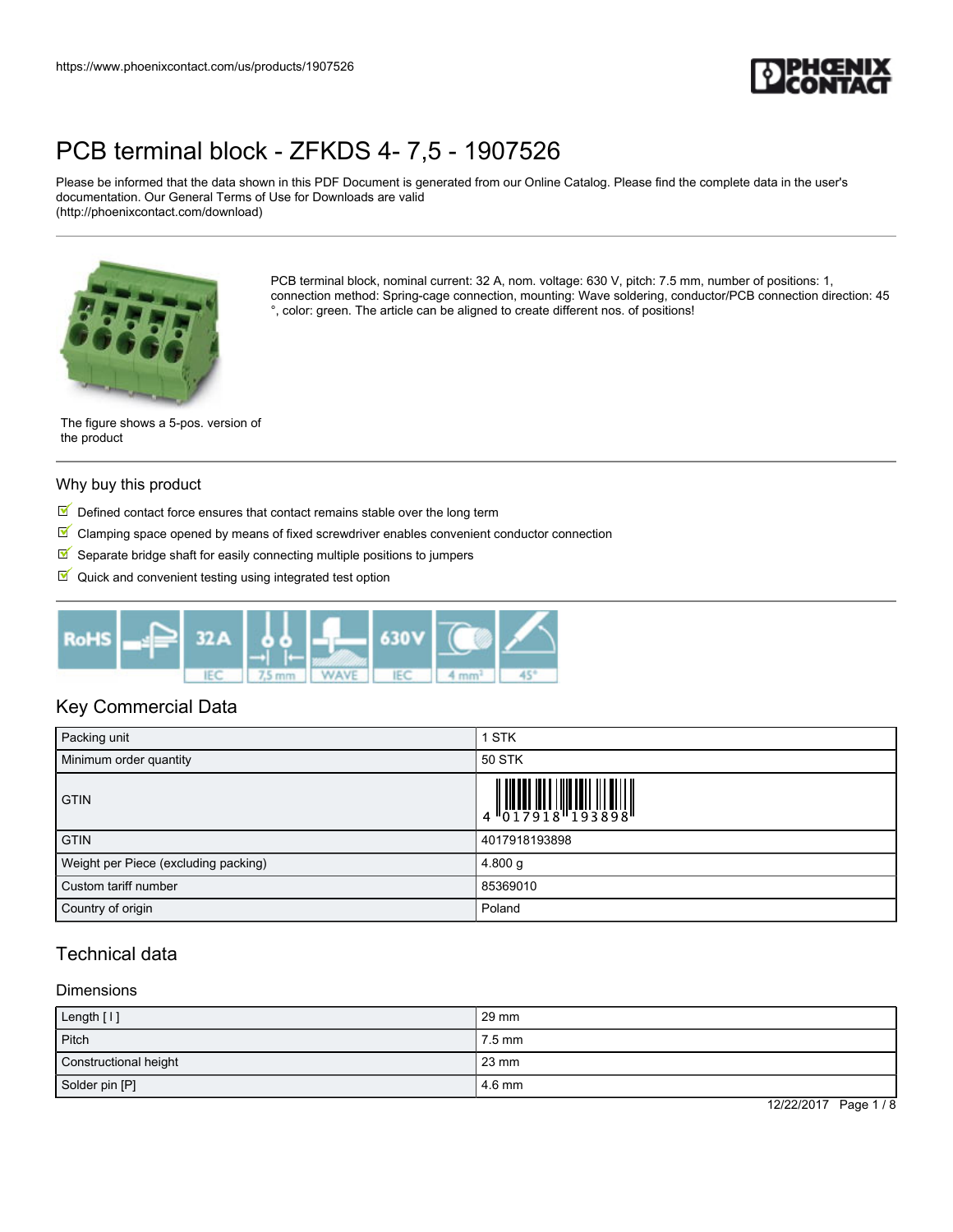

## Technical data

### Dimensions

| Pin dimensions | $1.0 \times 1.4 \text{ mm}$ |
|----------------|-----------------------------|
| Hole diameter  | 1.8 mm                      |

### General

| Range of articles                      | ZFKDS(A) 4                                            |
|----------------------------------------|-------------------------------------------------------|
| Insulating material group              |                                                       |
| Rated surge voltage (III/3)            | 6 <sub>kV</sub>                                       |
| Rated surge voltage (III/2)            | 6 kV                                                  |
| Rated surge voltage (II/2)             | 6 kV                                                  |
| Rated voltage (III/3)                  | 500 V                                                 |
| Rated voltage (III/2)                  | 630 V                                                 |
| Rated voltage (II/2)                   | 1000 V                                                |
| Connection in acc. with standard       | EN-VDE                                                |
| Nominal current I <sub>N</sub>         | 32 A                                                  |
| Nominal cross section                  | $4 \text{ mm}^2$                                      |
| Maximum load current                   | 32 A (with 4 mm <sup>2</sup> conductor cross section) |
| Insulating material                    | PA                                                    |
| Solder pin surface                     | Sn                                                    |
| Flammability rating according to UL 94 | V <sub>0</sub>                                        |
| Internal cylindrical gage              | A4                                                    |
| Stripping length                       | $10 \, \text{mm}$                                     |
| Number of positions                    |                                                       |

### Connection data

| Conductor cross section solid min.                                         | $0.2$ mm <sup>2</sup>  |
|----------------------------------------------------------------------------|------------------------|
| Conductor cross section solid max.                                         | $6 \text{ mm}^2$       |
| Conductor cross section flexible min.                                      | $0.2$ mm <sup>2</sup>  |
| Conductor cross section flexible max.                                      | $4 \text{ mm}^2$       |
| Conductor cross section flexible, with ferrule without plastic sleeve min. | $0.25$ mm <sup>2</sup> |
| Conductor cross section flexible, with ferrule without plastic sleeve max. | $4 \text{ mm}^2$       |
| Conductor cross section flexible, with ferrule with plastic sleeve min.    | $0.25$ mm <sup>2</sup> |
| Conductor cross section flexible, with ferrule with plastic sleeve max.    | $4 \text{ mm}^2$       |
| Conductor cross section AWG min.                                           | 24                     |
| Conductor cross section AWG max.                                           | 10                     |

## Standards and Regulations

| Connection in acc. with standard       | EN-VDE         |
|----------------------------------------|----------------|
|                                        | <b>CUL</b>     |
| Flammability rating according to UL 94 | V <sub>0</sub> |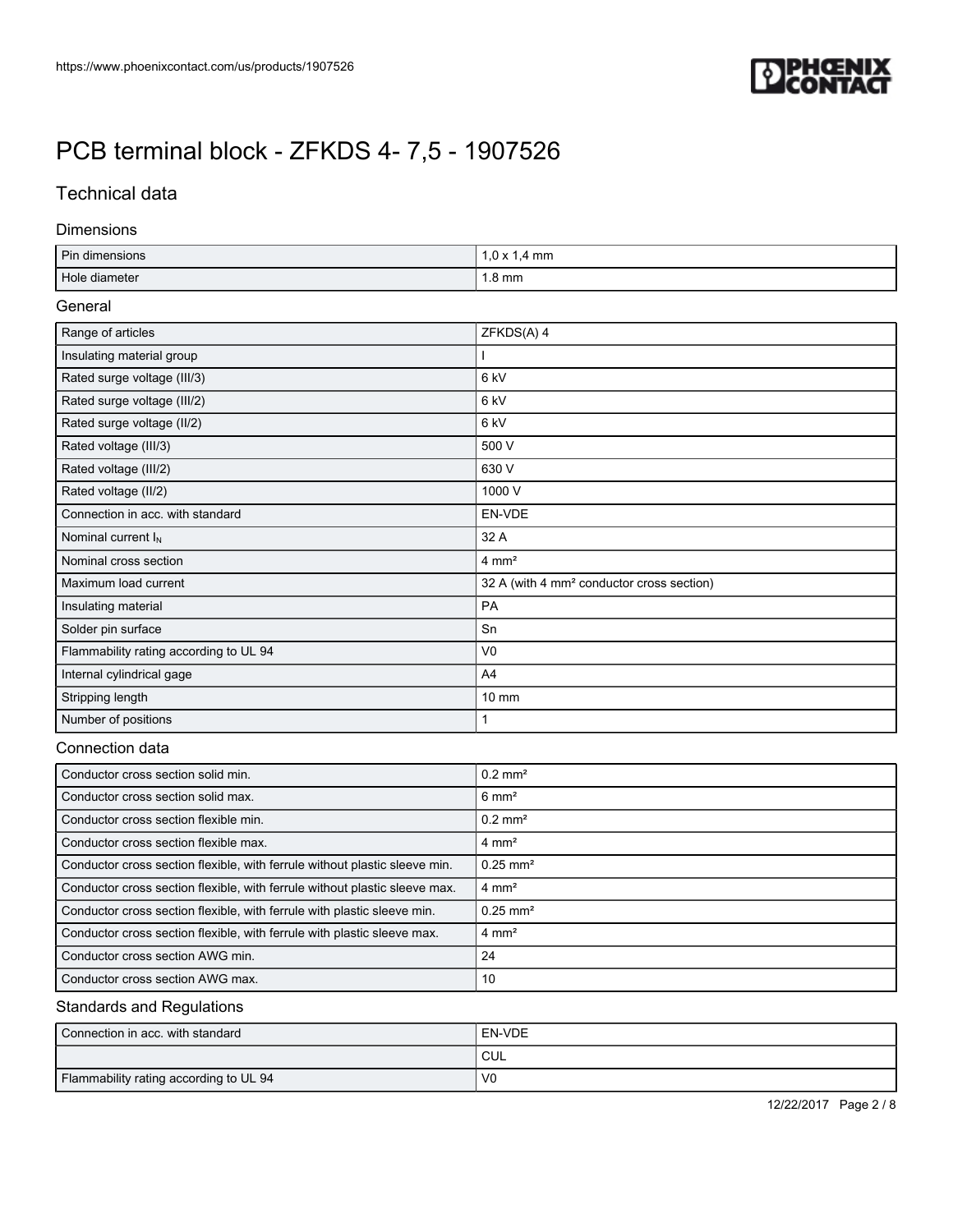

## Technical data

### Environmental Product Compliance

| China RoHS | I Environmentally friendly use period: unlimited = EFUP-e |  |
|------------|-----------------------------------------------------------|--|
|            | Do hazardous substances above threshold values            |  |

## Drawings





Type: ZFKDS 4-7,5 and ZFKDSA 4-9 Test following DIN EN 60512-5-2:2003-01 Reduction factor = 1 No. of positions: 5

Dimensional drawing



## **Classifications**

eCl@ss

| eCl@ss 4.0 | 27141109 |
|------------|----------|
| eCl@ss 4.1 | 27141109 |
| eCl@ss 5.0 | 27141190 |
| eCl@ss 5.1 | 27141190 |
| eCl@ss 6.0 | 27261101 |
| eCl@ss 7.0 | 27440401 |
| eCl@ss 8.0 | 27440401 |
| eCl@ss 9.0 | 27440401 |

12/22/2017 Page 3 / 8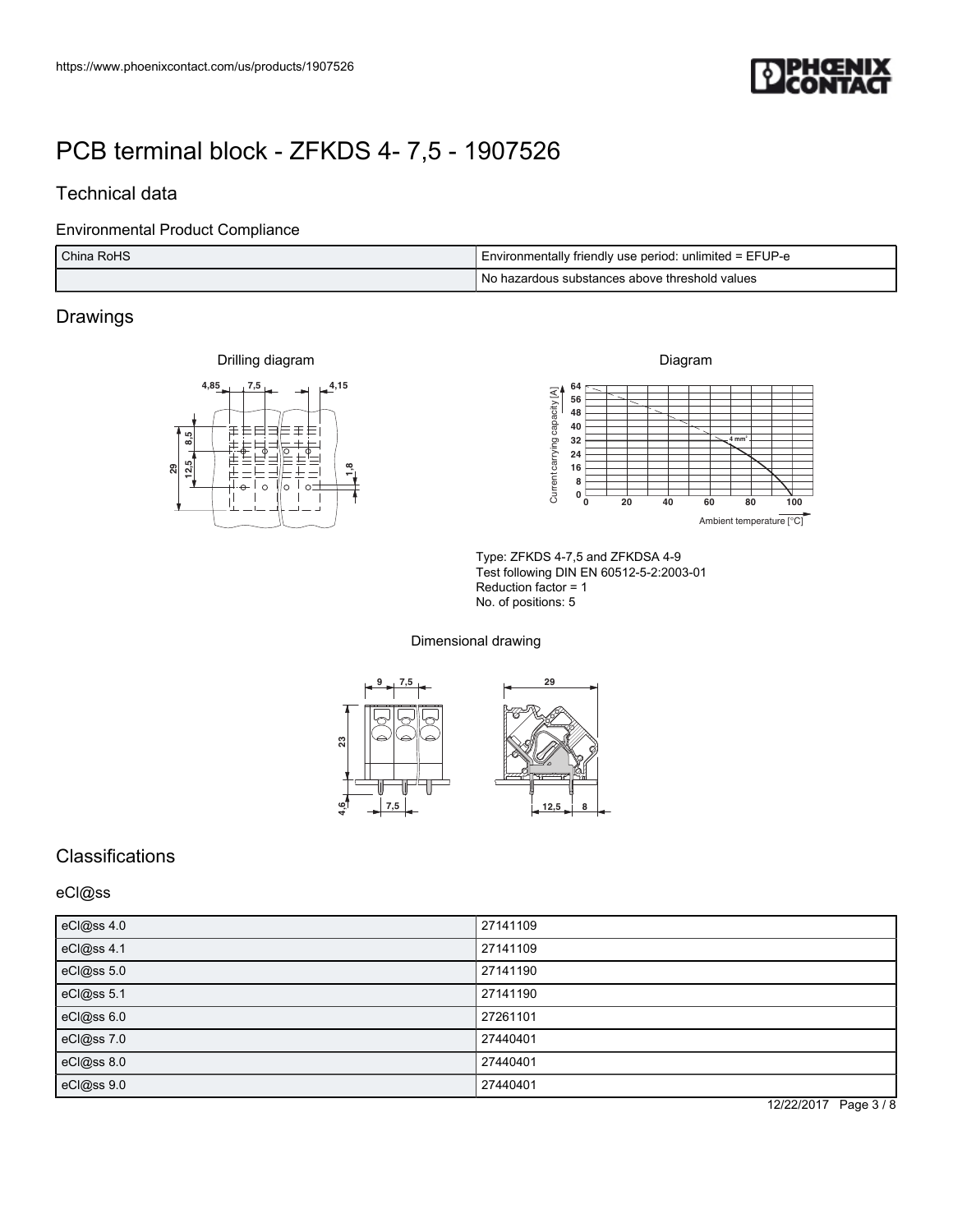

## **Classifications**

### ETIM

| <b>ETIM 3.0</b> | EC001121 |
|-----------------|----------|
| <b>ETIM 4.0</b> | EC002643 |
| <b>ETIM 5.0</b> | EC002643 |
| <b>ETIM 6.0</b> | EC002643 |

## UNSPSC

| UNSPSC 6.01          | 30211801 |
|----------------------|----------|
| <b>UNSPSC 7.0901</b> | 39121432 |
| UNSPSC 11            | 39121432 |
| <b>UNSPSC 12.01</b>  | 39121432 |
| UNSPSC 13.2          | 39121432 |

## Approvals

### Approvals

#### Approvals

UL Recognized / cUL Recognized / VDE Gutachten mit Fertigungsüberwachung / IECEE CB Scheme / EAC / cULus Recognized

#### Ex Approvals

 $\mathsf{r}$ 

## Approval details

| UL Recognized              | 57        | http://database.ul.com/cgi-bin/XYV/template/LISEXT/1FRAME/index.htm |       |  |
|----------------------------|-----------|---------------------------------------------------------------------|-------|--|
|                            | B         | С                                                                   | D     |  |
| mm <sup>2</sup> /AWG/kcmil | $24 - 10$ | $24 - 10$                                                           | 24-10 |  |
| Nominal current IN         | 30 A      | 30 A                                                                | 10A   |  |
| Nominal voltage UN         | 300 V     | 150 V                                                               | 300 V |  |

| cUL Recognized             | $\bm{M}$ | http://database.ul.com/cgi-bin/XYV/template/LISEXT/1FRAME/index.htm |       |       | FILE E 60425 |
|----------------------------|----------|---------------------------------------------------------------------|-------|-------|--------------|
|                            | в        |                                                                     | ັ     | ۰L    |              |
| mm <sup>2</sup> /AWG/kcmil | $24-10$  |                                                                     | 24-10 | 24-10 |              |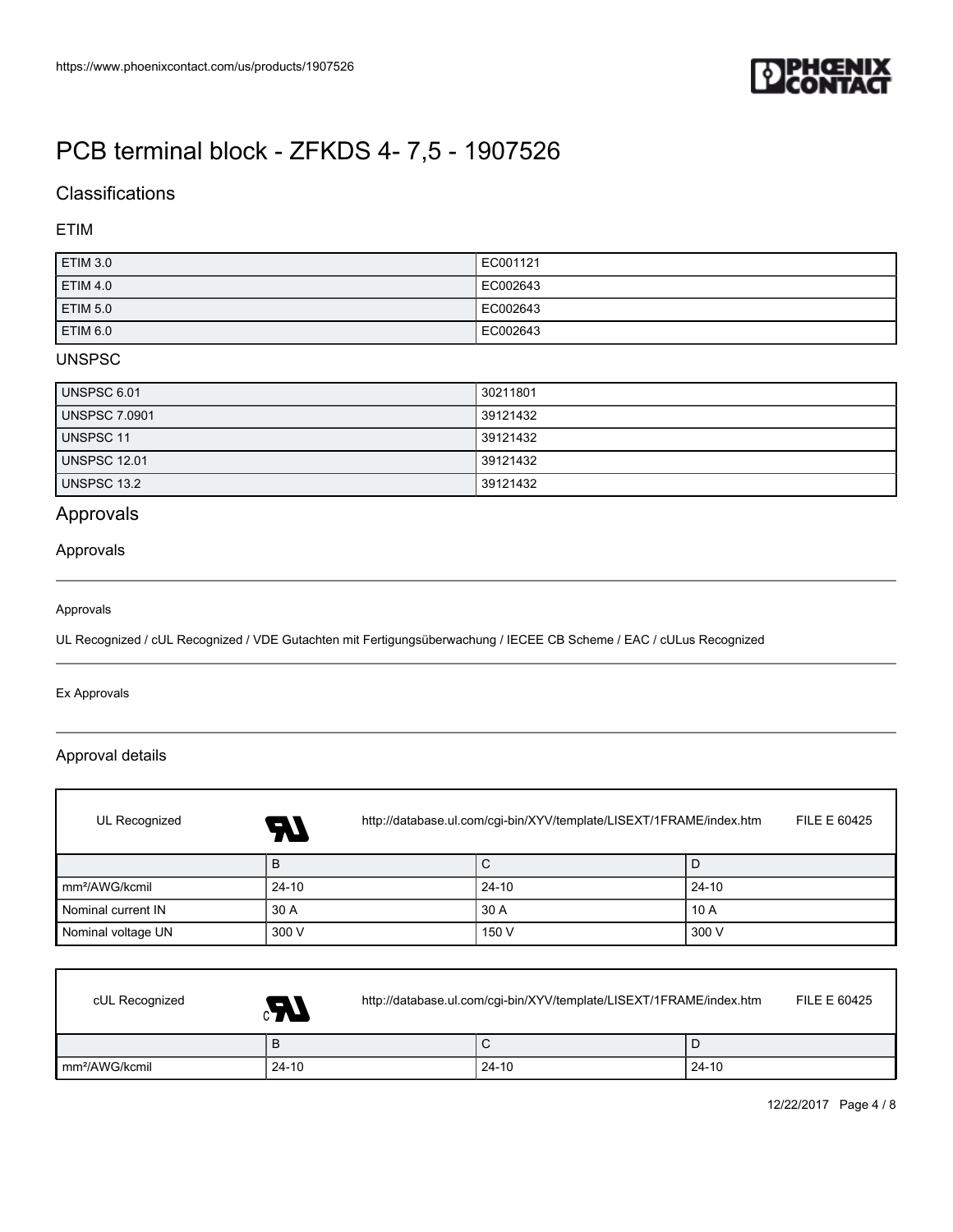

## Approvals

I

| Nominal current IN | 30 A  | 30 A  | 10 A    |
|--------------------|-------|-------|---------|
| Nominal voltage UN | 300 V | 150 V | ່ 300 V |

| VDE Gutachten mit<br>Fertigungsüberwachung<br>VDE <sup>\</sup> | http://www.vde.com/en/Institute/OnlineService/<br>VDE-approved-products/Pages/Online-Search.aspx |  |
|----------------------------------------------------------------|--------------------------------------------------------------------------------------------------|--|
|                                                                |                                                                                                  |  |
| mm <sup>2</sup> /AWG/kcmil                                     | $0.2 - 4$                                                                                        |  |
| Nominal current IN                                             | 32 A                                                                                             |  |
| Nominal voltage UN                                             | 500 V                                                                                            |  |

| <b>IECEE CB Scheme</b><br>scheme | http://www.iecee.org/<br>DE-51234 |  |
|----------------------------------|-----------------------------------|--|
|                                  |                                   |  |
| mm <sup>2</sup> /AWG/kcmil       | $0.2 - 4$                         |  |
| Nominal current IN               | 32 A                              |  |
| Nominal voltage UN               | 500 V                             |  |

| EAC | гпг<br>П<br>. |  |
|-----|---------------|--|
|     |               |  |



cULus Recognized <http://database.ul.com/cgi-bin/XYV/template/LISEXT/1FRAME/index.htm>

## Accessories

Accessories

Bridge

[Plug-in bridge - FBSK 5-7,5 - 1928372](https://www.phoenixcontact.com/us/products/1928372)



Bridge, fully insulated, pitch 7.5 mm, 5-pos.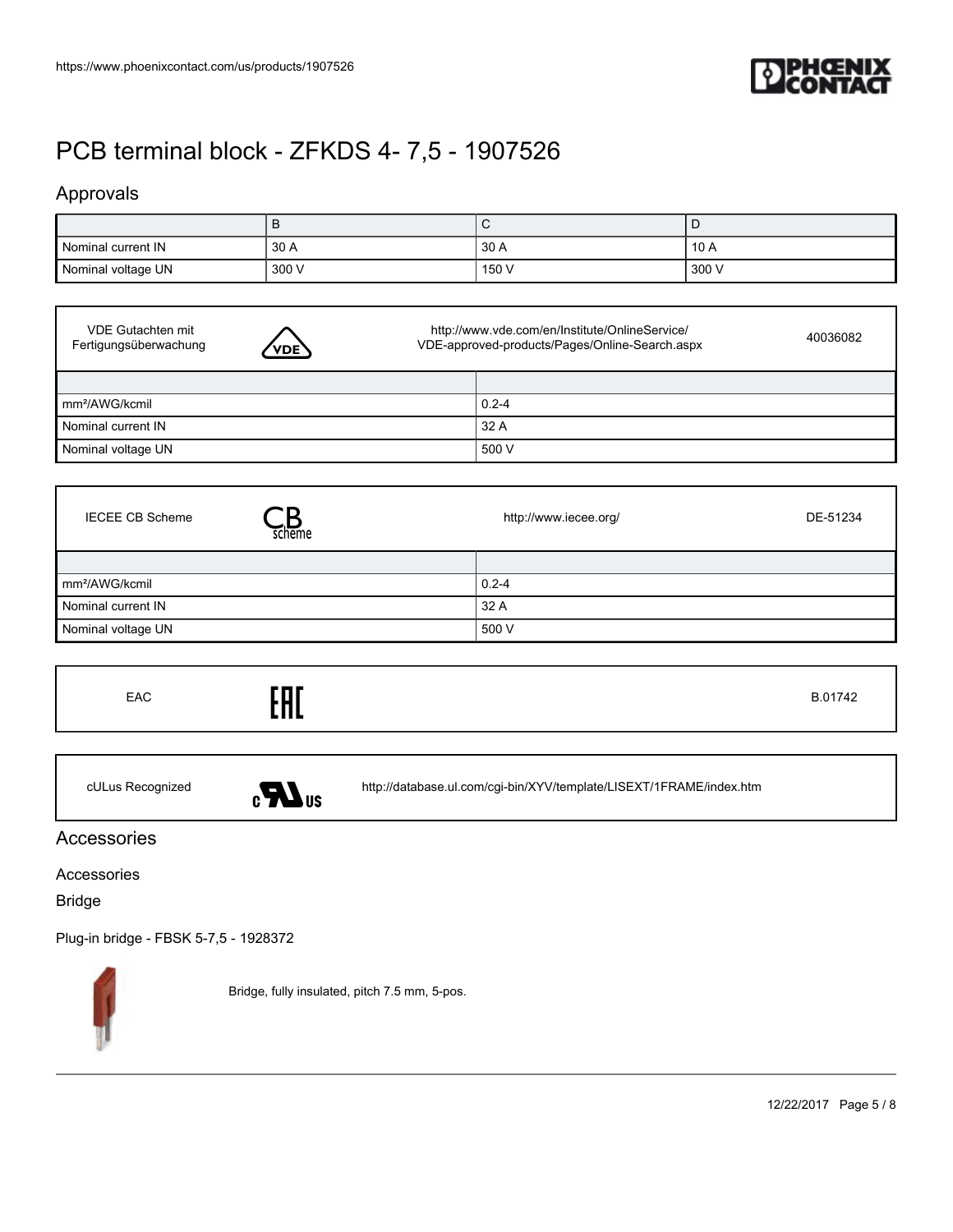

## Accessories

[Plug-in bridge - FBSK 4-7,5 - 1928369](https://www.phoenixcontact.com/us/products/1928369)



Bridge, fully insulated, pitch 7.5 mm, 4-pos.

[Plug-in bridge - FBSK 10-7,5 - 1928385](https://www.phoenixcontact.com/us/products/1928385)



Bridge, fully insulated, pitch 7.5 mm, 10-pos.

[Plug-in bridge - FBSK 2-7,5 - 1928343](https://www.phoenixcontact.com/us/products/1928343)



Bridge, fully insulated, pitch 7.5 mm, 2-pos.

[Plug-in bridge - FBSK 3-7,5 - 1928356](https://www.phoenixcontact.com/us/products/1928356)



Bridge, fully insulated, pitch 7.5 mm, 3-pos.

Flange

[PCB terminal block - FL-ZFKDS 4 - 1928495](https://www.phoenixcontact.com/us/products/1928495)



Pair of flanges, can be snapped onto a row of single terminal blocks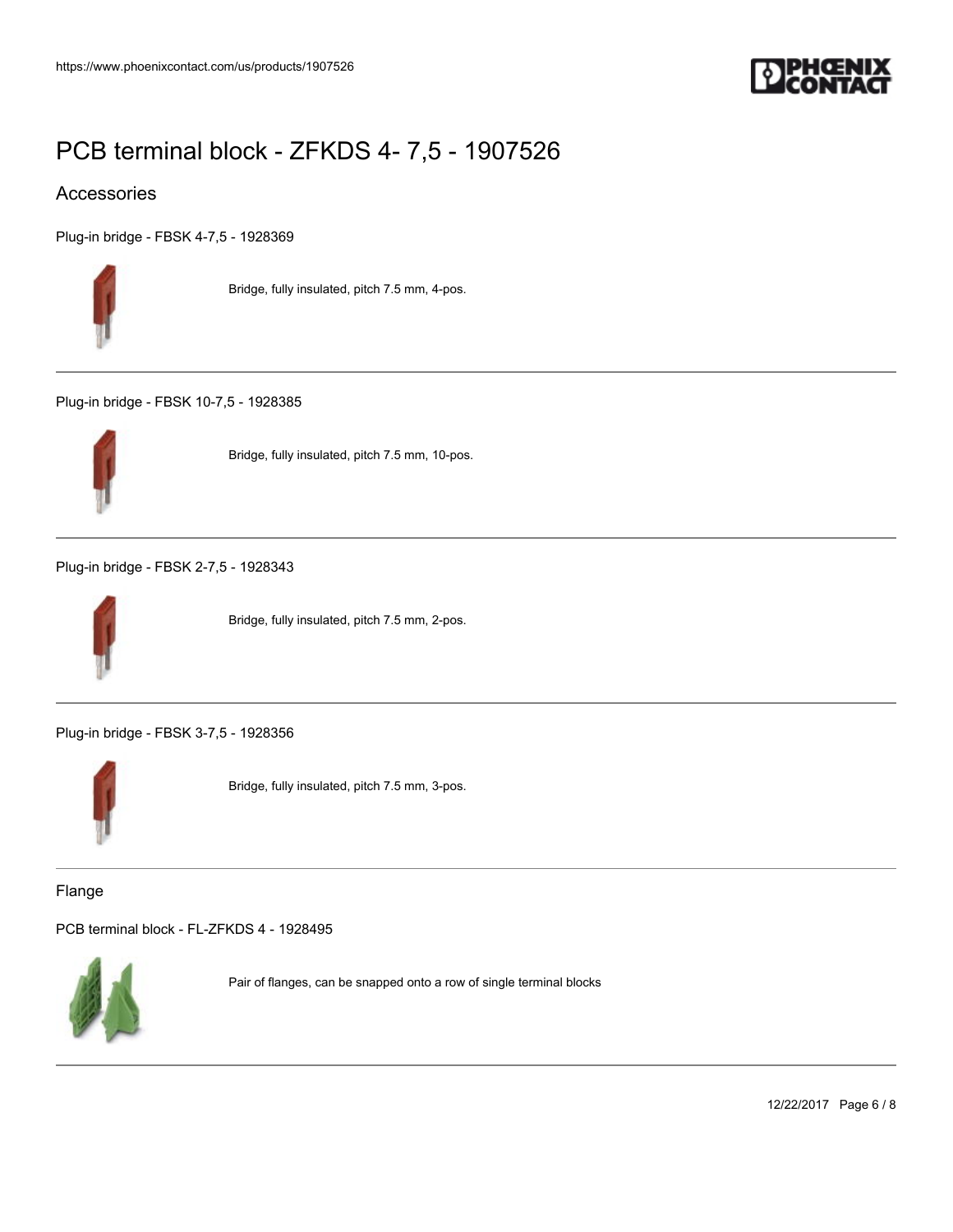

## Accessories

Labeled terminal marker

[Marker card - SK 7,5/5:FORTL.ZAHLEN - 0804468](https://www.phoenixcontact.com/us/products/0804468)



Marker card, Card, white, labeled, Horizontal: Consecutive numbers 1 - 10, 11 - 20, etc. up to 91 - 100, mounting type: adhesive, for terminal block width: 7.5 mm, lettering field size: 7.5 x 5 mm

#### Marker pen

[Marker pen - B-STIFT - 1051993](https://www.phoenixcontact.com/us/products/1051993)



Marker pen, for manual labeling of unprinted Zack strips, smear-proof and waterproof, line thickness 0.5 mm

Pitch spacer

[PCB terminal block - RZ-ZFKDS 4 - 1928521](https://www.phoenixcontact.com/us/products/1928521)



Pitch spacer, 2.5 mm wide

Printed circuit board terminal

[PCB terminal block - ZFKDSA 4- 9 - 1907542](https://www.phoenixcontact.com/us/products/1907542)



End terminal block, 9 mm wide, necessary at the end of a row of terminal blocks

Screwdriver tools